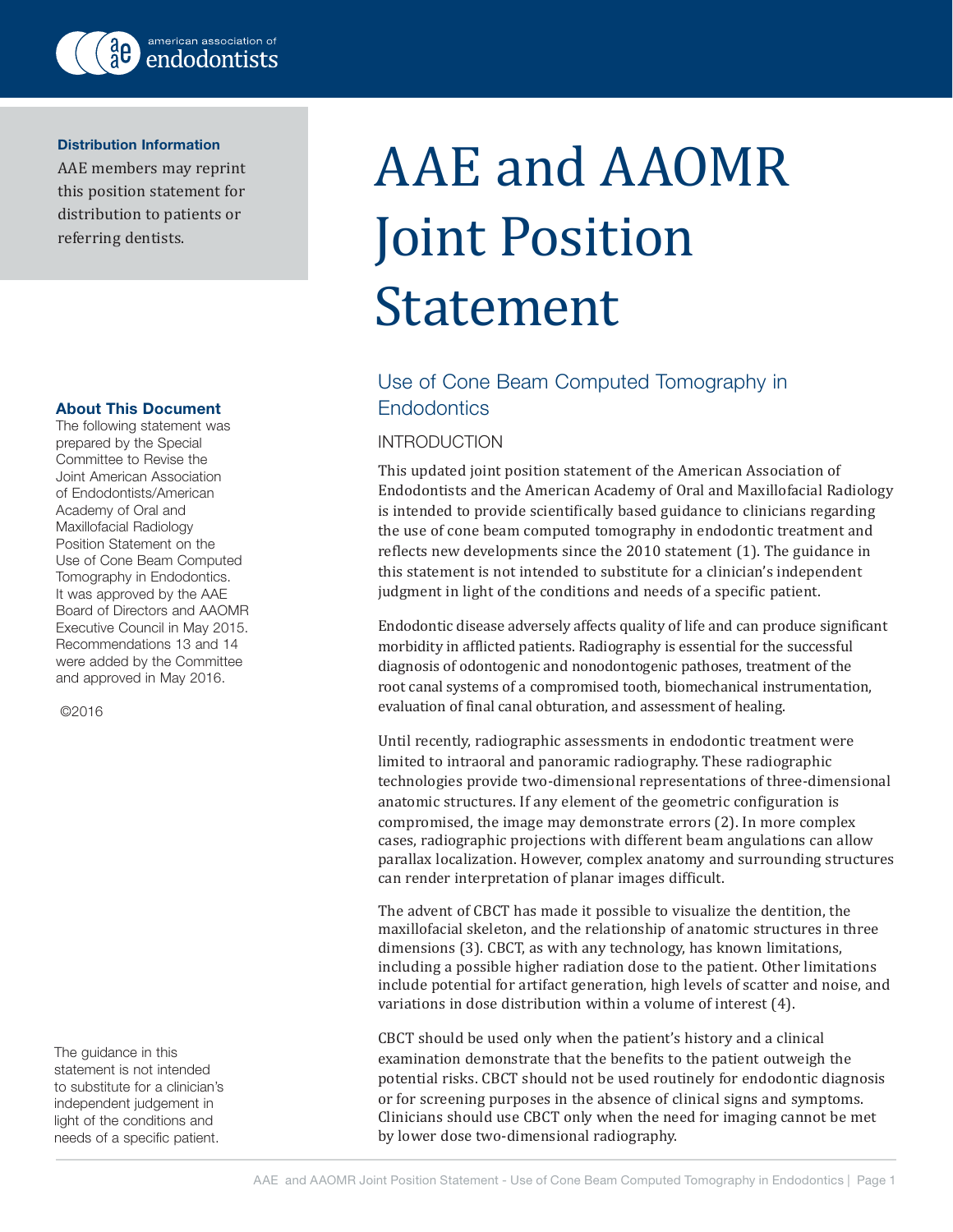

#### Volume Size(s)/Field of View

There are numerous CBCT equipment manufacturers, and several models are available. In general, CBCT is categorized into large, medium and limited-volume units based on the size of their "field of view." The size of the FOV describes the scan volume of CBCT machines. That volume determines the extent of anatomy included. It is dependent on the detector size and shape, beam projection geometry and the ability to collimate the beam. To the extent practical, FOV should only slightly exceed the dimensions of the anatomy of interest.

Generally, the smaller the FOV, the lower the dose associated with the study. Beam collimation limits the radiation exposure to the region of interest and helps ensure that an optimal FOV can be selected based on disease presentation. Smaller scan volumes generally produce higher-resolution images. Because endodontics relies on detecting small alterations such as disruptions in the periodontal ligament space, optimal resolution should be sought (5).

The principal limitations of large FOV CBCT imaging are the size of the field irradiated and the reduced resolution compared to intraoral radiographs and limited-volume CBCT units with inherent small voxel sizes (5). The smaller the voxel size, the higher the spatial resolution. Moreover, the overall scatter generated is reduced due to the limited size of the FOV. Optimization of the exposure protocols keeps doses to a minimum without compromising image quality. If a low-dose protocol can be used for a diagnostic task that requires lower resolution, it should be employed, absent strong indications to the contrary.

In endodontics, the area of interest is limited and determined prior to imaging. For most endodontic applications, limited FOV CBCT is preferred to medium or large FOV CBCT because there is less radiation dose to the patient, higher spatial resolution and shorter volumes to be interpreted.

#### Dose Considerations

Selection of the most appropriate imaging protocol for the diagnostic task must be consistent with the ALARA principles that every effort should be made to reduce the effective radiation dose to the patient "as low as reasonably achievable." Because radiation dose for a CBCT study is higher than that for an intraoral radiograph, clinicians must consider overall radiation dose over time.

For example, will acquiring a CBCT study now eliminate the need for additional imaging procedures in the future? It is recommended to use the smallest possible FOV, the smallest voxel size, the lowest mA setting (depending on the patient's size) and the shortest exposure time in conjunction with a pulsed exposure-mode of acquisition.

If extension of pathoses beyond the area surrounding the tooth apices or a multifocal lesion with possible systemic etiology is suspected, and/or a nonendodontic cause for devitalization of the tooth is established clinically, appropriate larger field of view protocols may be employed on a case-by-case basis.

There is a special concern with overexposure of children (up to and including 18 years of age) to radiation, especially with the increased use of CT scans in medicine. The AAE and the AAOMR support the Image Gently Campaign led by the Alliance for Radiation Safety in Pediatric Imaging. The goal of the campaign is "to change practice; to raise awareness of the opportunities to lower radiation dose in the imaging of children." Information on use of CT is available at www. imagegently.org/Procedures/ComputedTomography.aspx.

#### Interpretation

If a clinician has a question regarding image interpretation, it should be referred to an oral and maxillofacial radiologist (6).

# RECOMMENDATIONS

The following recommendations are for limited FOV CBCT scans.

#### **Diagnosis**

Endodontic diagnosis is dependent upon thorough evaluation of the patient's chief complaint, history and clinical and radiographic examination. Preoperative radiographs are an essential part of the diagnostic phase of endodontic therapy. Accurate diagnostic imaging supports the clinical diagnosis.

# **Recommendation 1: Intraoral radiographs should be considered the imaging modality of choice in the evaluation of the endodontic patient.**

**Recommendation 2: Limited FOV CBCT should be considered the imaging modality of choice for diagnosis in patients who present with contradictory or nonspecific clinical signs and symptoms associated with untreated or previously endodontically treated teeth.**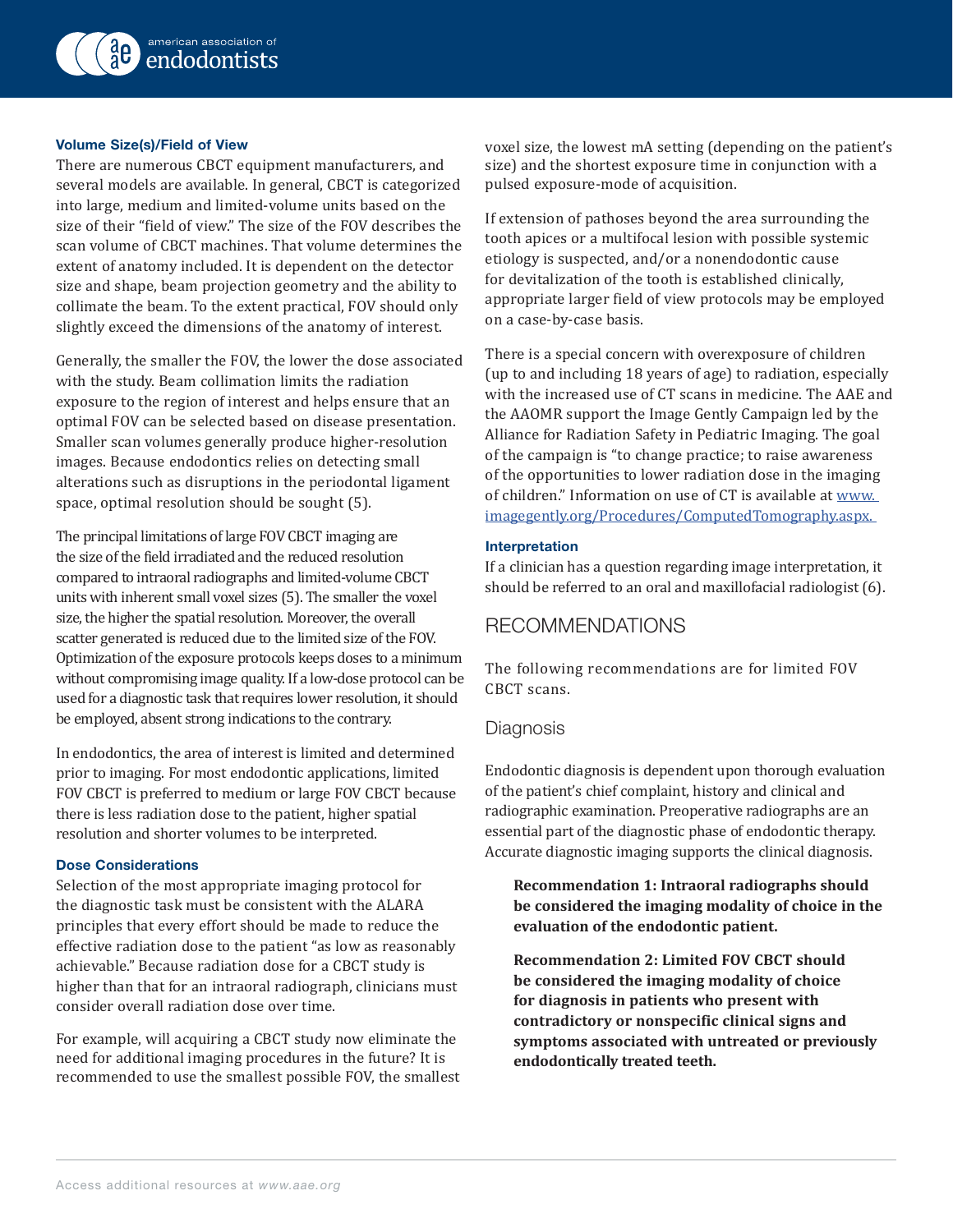#### **Rationale**

- In some cases, the clinical and planar radiographic examinations are inconclusive. Inability to confidently determine the etiology of endodontic pathosis may be attributed to limitations in both clinical vitality testing and intraoral radiographs to detect odontogenic pathoses. CBCT imaging has the ability to detect periapical pathosis before it is apparent on 2-D radiographs (7).
- Preoperative factors such as the presence and true size of a periapical lesion play an important role in endodontic treatment outcome. Success, when measured by radiographic criteria, is higher when teeth are endodontically treated before radiographic signs of periapical disease are detected (8).
- Previous findings have been validated in clinical studies in which primary endodontic disease detected with intraoral radiographs and CBCT was 20% and 48%, respectively. Several clinical studies had similar findings, although with slightly different percentages (9,10). Ex vivo experiments in which simulated periapical lesions were created yielded similar results (11,12). Results of in vivo animal studies, using histologic assessments as the gold standard, also showed similar results observed in human clinical and ex vivo studies (13).
- Persistent intraoral pain following root canal therapy often
- presents a diagnostic challenge. An example is persistent dentoalveolar pain also known as atypical odontalgia (14). The diagnostic yield of conventional intraoral radiographs and CBCT scans was evaluated in the differentiation between patients presenting with suspected atypical odontalgia versus symptomatic apical periodontitis, without radiographic evidence of periapical bone destruction (15). CBCT imaging detected 17% more teeth with periapical bone loss than conventional radiography.

# Initial Treatment

#### **Preoperative**

**Recommendation 3: Limited FOV CBCT should be considered the imaging modality of choice for initial treatment of teeth with the potential for extra canals and suspected complex morphology, such as mandibular anterior teeth, and maxillary and mandibular premolars and molars, and dental anomalies.**

#### Intraoperative

**Recommendation 4: If a preoperative CBCT has not been taken, limited FOV CBCT should be considered as the imaging modality of choice for intra-appointment identification and localization of calcified canals.**

#### Postoperative

**Recommendation 5: Intraoral radiographs should be considered the imaging modality of choice for immediate postoperative imaging.**

#### **Rationale**

- Anatomical variations exist among different types of teeth. The success of nonsurgical root canal therapy depends on identification of canals, cleaning, shaping and obturation of root canal systems, as well as quality of the final restoration.
- 2-D imaging does not consistently reveal the actual number of roots and canals. In studies, data acquired by CBCT showed a very strong correlation between sectioning and histologic examination (16,17).
- In a 2013 study, CBCT showed higher mean values of specificity and sensitivity when compared to intraoral radiographic assessments in the detection of the MB2 canal (18).

# Nonsurgical Retreatment

**Recommendation 6: Limited FOV CBCT should be considered the imaging modality of choice if clinical examination and 2-D intraoral radiography are inconclusive in the detection of vertical root fracture.**

#### **Rationale**

- In nonsurgical retreatment, the presence of a vertical root fracture significantly decreases prognosis. In the majority of cases, the indication of a vertical root fracture is more often due to the specific pattern of bone loss and periodontal ligament space enlargement than direct visualization of the fracture. CBCT may be recommended for the diagnosis of vertical root fracture in unrestored teeth when clinical signs and symptoms exist.
- Higher sensitivity and specificity were observed in a clinical study where the definitive diagnosis of vertical root fracture was confirmed at the time of surgery to validate CBCT findings, with sensitivity being 88% and specificity 75% (19). Several case series studies have concluded that CBCT is a useful tool for the diagnosis of vertical root fractures. In vivo and laboratory studies (20, 21) evaluating CBCT in the detection of vertical root fractures agreed that sensitivity, specificity, and accuracy of CBCT were generally higher and reproducible. The detection of fractures was significantly higher for all CBCT systems when compared to intraoral radiographs. However, these results should be interpreted with caution because detection of vertical root fracture is dependent on the size of the fracture, presence of artifacts caused by obturation materials and posts and the spatial resolution of the CBCT.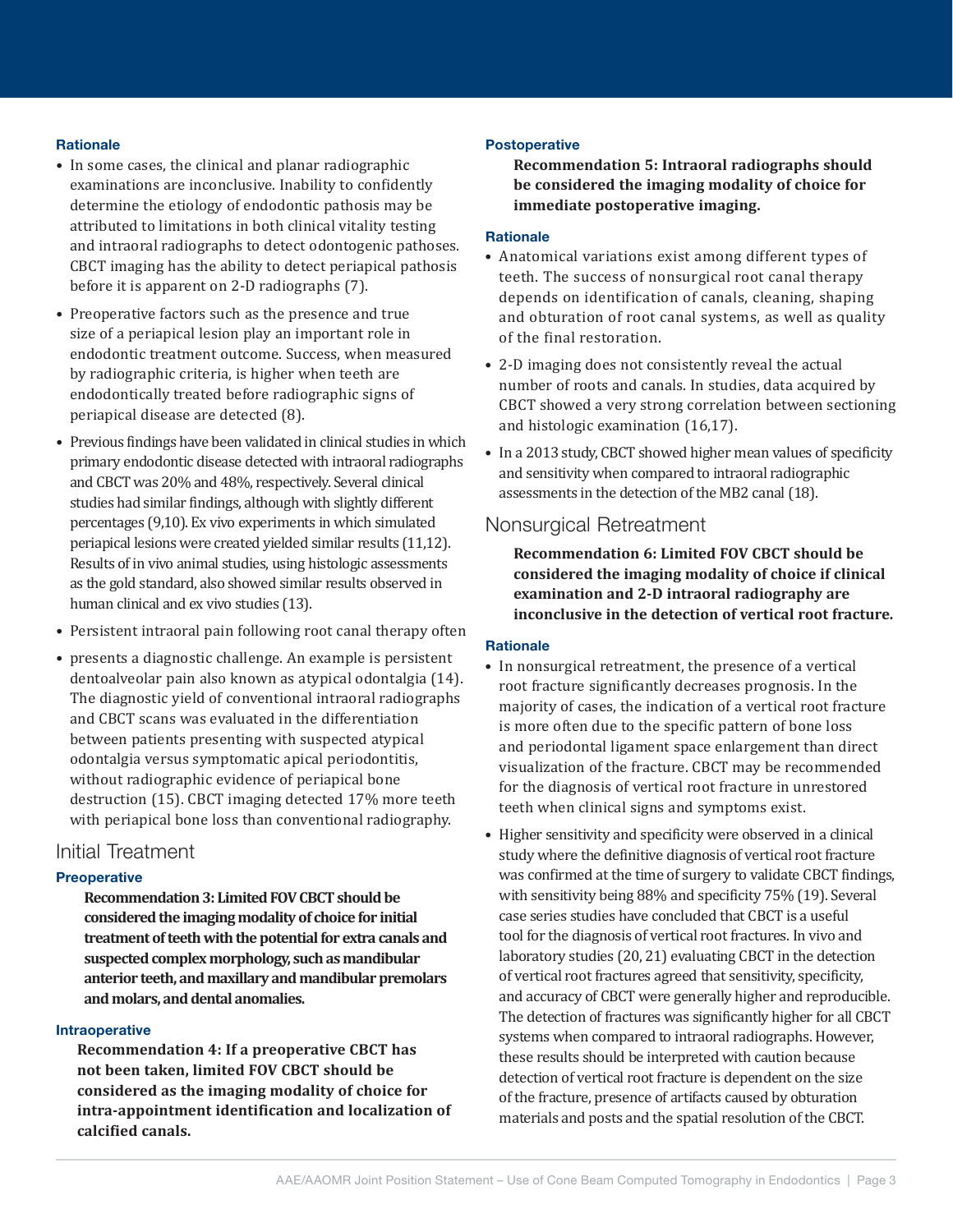**Recommendation 7: Limited FOV CBCT should be the imaging modality of choice when evaluating the nonhealing of previous endodontic treatment to help determine the need for further treatment, such as nonsurgical, surgical or extraction.**

**Recommendation 8: Limited FOV CBCT should be the imaging modality of choice for nonsurgical retreatment to assess endodontic treatment complications, such as overextended root canal obturation material, separated endodontic instruments, and localization of perforations.**

## **Rationale**

- It is important to evaluate the factors that impact the outcome of root canal treatment. The outcome predictors identified with periapical radiographs and CBCT were evaluated by Liang et al. (22) The results showed that periapical radiographs detected periapical lesions in 18 roots (12%) as compared to 37 on CBCT scans (25%). Eighty percent of apparently short root fillings based on intraoral radiographs images appeared flush on CBCT. Treatment outcome, length and density of root fillings and outcome predictors determined by CBCT showed different values when compared with intraoral radiographs.
- Accurate treatment planning is an essential part of endodontic retreatment. Incorrect, delayed or inadequate endodontic diagnosis and treatment planning places the patient at risk and may result in unnecessary treatment. Treatment planning decisions using CBCT versus intraoral radiographs were compared to the gold standard diagnosis (23). An accurate diagnosis was reached in 36%-40% of the cases with intraoral radiographs compared to 76%- 83% with CBCT. A high level of misdiagnosis was noted in invasive cervical resorption and vertical root fracture. In this study, the examiners altered their treatment plan after reviewing the CBCT in 56%-62.2% of the cases, thus indicating the significant influence of CBCT.

# Surgical Retreatment

**Recommendation 9: Limited FOV CBCT should be considered as the imaging modality of choice for presurgical treatment planning to localize root apex/apices and to evaluate the proximity to adjacent anatomical structures.**

# **Rationale**

The use of CBCT has been recommended for treatment planning of endodontic surgery (24, 25). CBCT visualization of the true extent of periapical lesions and their proximity to important vital structures and anatomical landmarks is superior to that of periapical radiographs.

# Special Conditions

# Implant Placement

**Recommendation 10: Limited FOV CBCT should be considered as the imaging modality of choice for surgical placement of implants (26).**

# Traumatic Injuries

**Recommendation 11: Limited FOV CBCT should be considered the imaging modality of choice for diagnosis and management of limited dentoalveolar trauma, root fractures, luxation, and/ or displacement of teeth and localized alveolar fractures, in the absence of other maxillofacial or soft tissue injury that may require other advanced imaging modalities (27).**

# Resorptive Defects

**Recommendation 12: Limited FOV CBCT is the imaging modality of choice in the localization and differentiation of external and internal resorptive defects and the determination of appropriate treatment and prognosis (28, 29).**

# Outcome Assessment

**Recommendation 13: In the absence of clinical signs or symptoms, intraoral radiographs should be considered the imaging modality of choice for the evaluation of healing following nonsurgical and surgical endodontic treatment.**

**Recommendation 14: In the absence of signs and symptoms, if limited FOV CBCT was the imaging modality of choice at the time of evaluation and treatment, it may be the modality of choice for follow-up evaluation. In the presence of signs and symptoms, refer to Recommendation #7.**

# **Rationale**

- Use of limited FOV CBCT for evaluation of healing following nonsurgical and surgical treatment must be considered on a case-by-case basis, with due consideration given the risks and benefits of exposing the patient to ionizing radiation, the patient's history, clinical findings, mode of endodontic intervention, pre-existing radiographic appearance, temporal changes and any other systemic or extraneous factors that could confound the healing process.
- Accurate diagnosis of complete and uneventful healing as determined radiographically, with unequivocal clinical correlation supporting the radiographic diagnosis,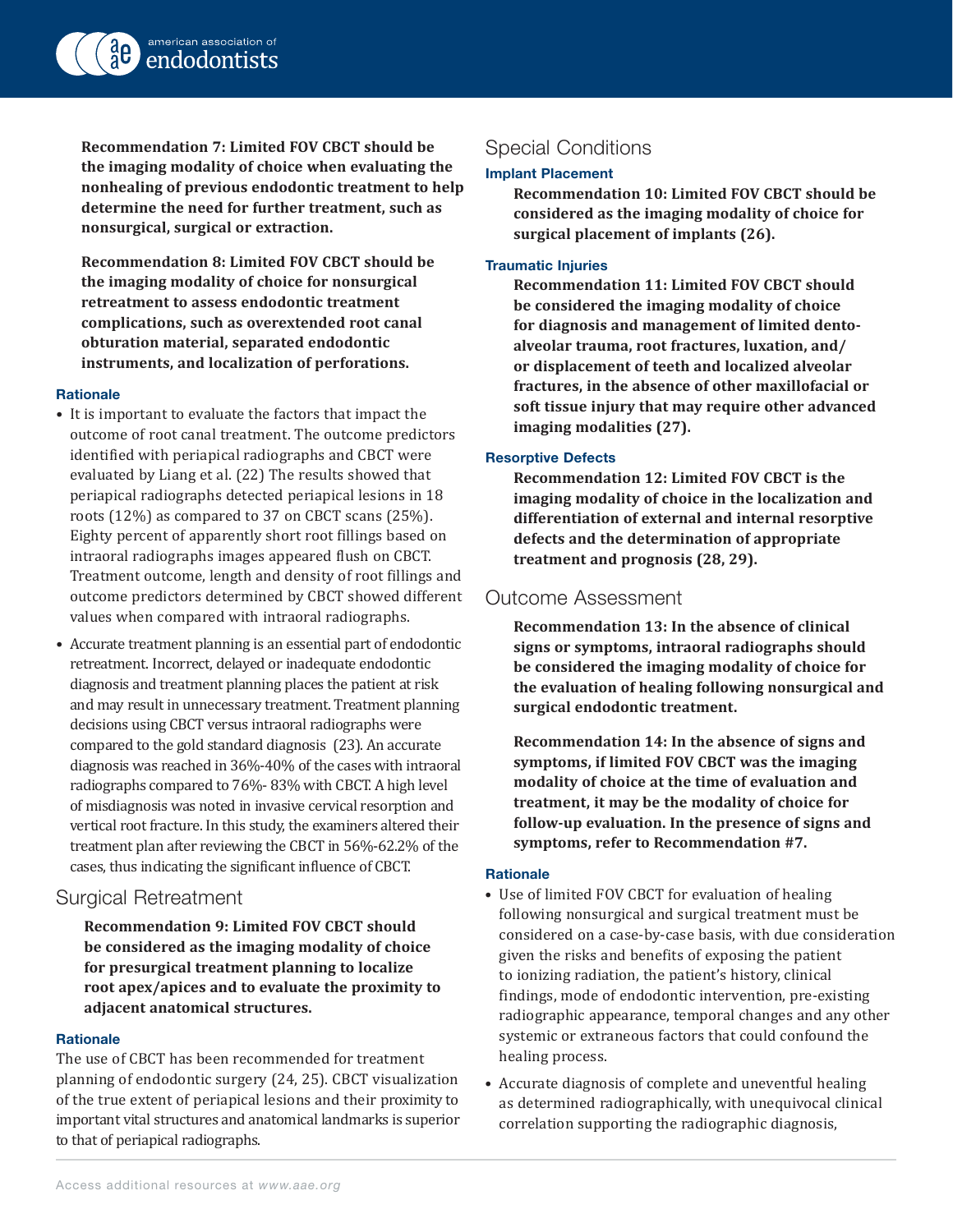is challenging (30, 31, 32, 33) The healing process is dependent on various factors, both extraneous and hostrelated. In the future, once the parameters associated with healing are fully confirmed by evidencebased studies, the use of limited FOV CBCT for outcome assessment can be better interpreted.

# **CONCLUSION**

CBCT is an emerging technology that is revolutionizing the approach to endodontic care of dental patients. The guidance in this statement is not intended to substitute for a clinician's independent judgment in patient care. The use of limited FOV CBCT should be considered on a case-by-case basis, with due consideration given to the risks and benefits of exposing the patient to ionizing radiation, the patient's history, clinical findings and preexisting radiographs so that superior treatment can be provided to the general public in need of endodontic care

# **REFERENCES**

- 1. American Association of Endodontists; American Academy of Oral and Maxillofacial Radiology. Use of cone-beam computed tomography in endodontics Joint Position Statement of the American Association of Endodontists and the American Academy of Oral and Maxillofacial Radiology. Oral Surg Oral Med Oral Pathol Oral Radiol Endod. 2011;111(2):234-7.
- 2. Grondahl HG, Huumonen S. Radiographic manifestations of periapical inflammator lesions. Endodontic Topics. 2004;8:55-67.
- 3. Patel S, Durack C, Abella F, Shemesh H, Roig M, Lemberg K. Cone beam computed tomography in Endodontics – a review. Int Endod J 2015;48:3-15.
- 4. Suomalainen A, Pakbaznejad Esmaeili E, Robinson S. Dentomaxillofacial imaging with panoramic views and cone beam CT. Insights imaging 2015;6:1-16.
- 5. Venskutonis T, Plotino G, Juodzbalys G, Mickevičienė L. The importance of cone-beam computed tomography in the management of endodontic problems: a review of the literature. J Endod 2014;40(12):1895-901.
- 6. Carter L, Farman AG, Geist J, Scarfe WC, Angelopoulos C, Nair MK, Hildebolt CF, Tyndall D, Shrout M. American Academy of Oral and Maxillofacial Radiology executive opinion statement on performing and interpreting diagnostic cone beam computed tomography. Oral Surg Oral Med Oral Pathol Oral Radiol Endod 2008;106(4):561-2.
- 7. De Paula-Silva FW, Wu MK, Leonardo MR, da Silva LA, Wesselink PR. Accuracy of periapical radiography and cone-beam computed tomography scans in diagnosing apical periodontitis using histopathological findings as a gold standard. J Endod 2009;35(7):1009-12.
- 8. Friedman S. Prognosis of initial endodontic therapy. Endodontic Topics 2002;2:59-98.
- 9. Patel S, Wilson R, Dawood A, Mannocci F. The Detection of periapical pathosis using periapical radiography and cone beam computed tomography – part 1: preoperative status. Int Endod J 2012;8:702-10.
- 10. Abella F, Patel S, Duran-Sindreu F, Mercad M, Bueno R, Roig M. Evaluating the periapical status of teeth with irreversible pulpitis by using cone-beam computed tomography scanning and periapical radiographs. J Endod 2012;38(12):1588-91.
- 11. Cheung G, Wei L, MvGrath C. Agreement between periapical radiographs and cone-beam computed tomography for assessment of periapical status of root filled molar teeth. Int Endod J 2013;46(10):889-95.
- 12. Sogur E, Grondahl H, Bakst G, Mert A. Does a combination of two radiographs increase accuracy in detecting acid-induced periapical lesions and does it approach the accuracy of cone-beam computed tomography scanning. J Endod 2012;38(2):131-6.
- 13. Patel S, Dawood A, Mannocci F, Wilson R, Pitt Ford T. Detection of periapical bone defects in human jaws using cone beam computed tomography and intraoral radiography. Int Endod J 2009;42(6):507-15.
- 14. Nixdorf D, Moana-Filho E, Persistent dento-alveolar pain disorder (PDAP): Working towards a better understanding. Rev Pain. 2011;5(4):18-27.
- 15. Pigg M, List T, Petersson K, Lindh C, Petersson A. Diagnostic yield of conventional radiographic and conebeam computed tomographic images in patients with atypical odontalgia. Int Endod J 2011;44(12):1365- 2591.
- 16. Blattner TC, Goerge N, Lee CC, Kumar V, Yelton CGJ. Efficacy of CBCT as a modality to accurately identify the presence of second mesiobuccal canals in maxillary first and second molars: a pilot study. J Endod 2012;36(5):867-70.
- 17. Michetti J, Maret D, Mallet J-P, Diemer F. Validation of